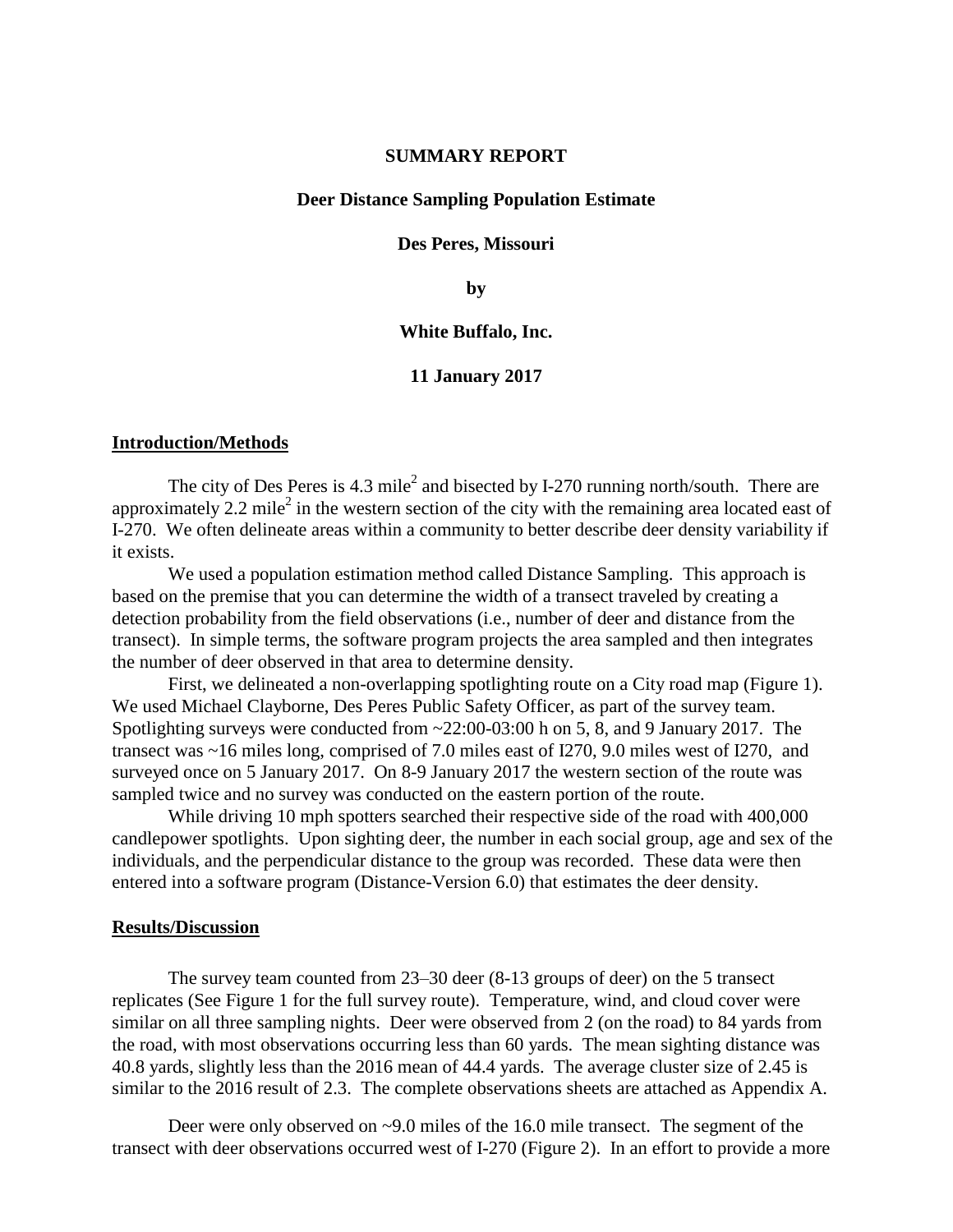accurate estimate, we sampled the area west of 1-270 twice on the second and third survey instead of allocating effort to the area east of I-270 where no deer were observed on the previous sampling night. West of I-270 deer appeared to be evenly distributed with numerous observations occurring on Hunter Creek Road, Bourbon Red Drive, 4 Winds Farm and Topping Lane. The estimated density for the west portion of the municipality (where deer were observed;  $\sim$ 2.2 mile<sup>2</sup>) is 46.24 deer/mile<sup>2</sup> (95% Confidence interval: 28.5 – 74.9 deer/mile<sup>2</sup>). Therefore, we estimate that there were  $\sim 101$  deer (46.2 deer/mile<sup>2</sup> X 2.2 mile<sup>2</sup> = 101.7 deer) inhabiting this area with a range of 62.7-164 at the 95% confidence interval. The deer density estimate is ~15% higher than last year's estimate. Please be advised that these estimates are pre-fawning with an expected increase in May and June.

No deer were observed east of I270 even though it comprised nearly 44% of the transect route (7.0 miles of transect) and ~49% of the land area (~2 mile<sup>2</sup>). Based on these observations the deer densities east of I-270 can be assumed to be  $\langle 10 \text{ deer/mi}^2 \rangle$ . Residents in this area may experience some conflicts with deer, but the area would typically be considered to have low deer densities.

The demographics of the population were ~48% yearling and adult females, ~42% fawns, and 14% yearling and adult males based on observations during the survey. The data indicates a low recruitment rate of ~0.8 fawn per adult doe, significantly less than the 1.6 fawns per doe observed in 2016.

Loss of a large block of habitat, due to development, between I270 and Des Peres Road, north of Wyndham Crossing Circle and south of English Walnut Drive, has likely displaced the deer inhabiting this area to other portions of the city. Residence surrounding this area would be expected to see a significant increase in the number of deer conflicts as displaced deer seek refuge in the surrounding habitat that remains. Field observations during the Distance Sampling route seem to support this. Numerous deer were observed on Bourbon Red Drive and 4 Winds Farm, an area that would be considered to have limited traditional deer habitat.

Integration of deer into more developed parts of the municipality is a direct result of traditional deer habitat loss and increasing deer densities. Deer utilize the forage that is available (i.e., landscape plantings) when traditional browse is not available, and seek cover in more sparse, less desirable, wooded corridors as densities increase. Conflicts between humans and deer increase as they embed themselves into these more highly developed areas.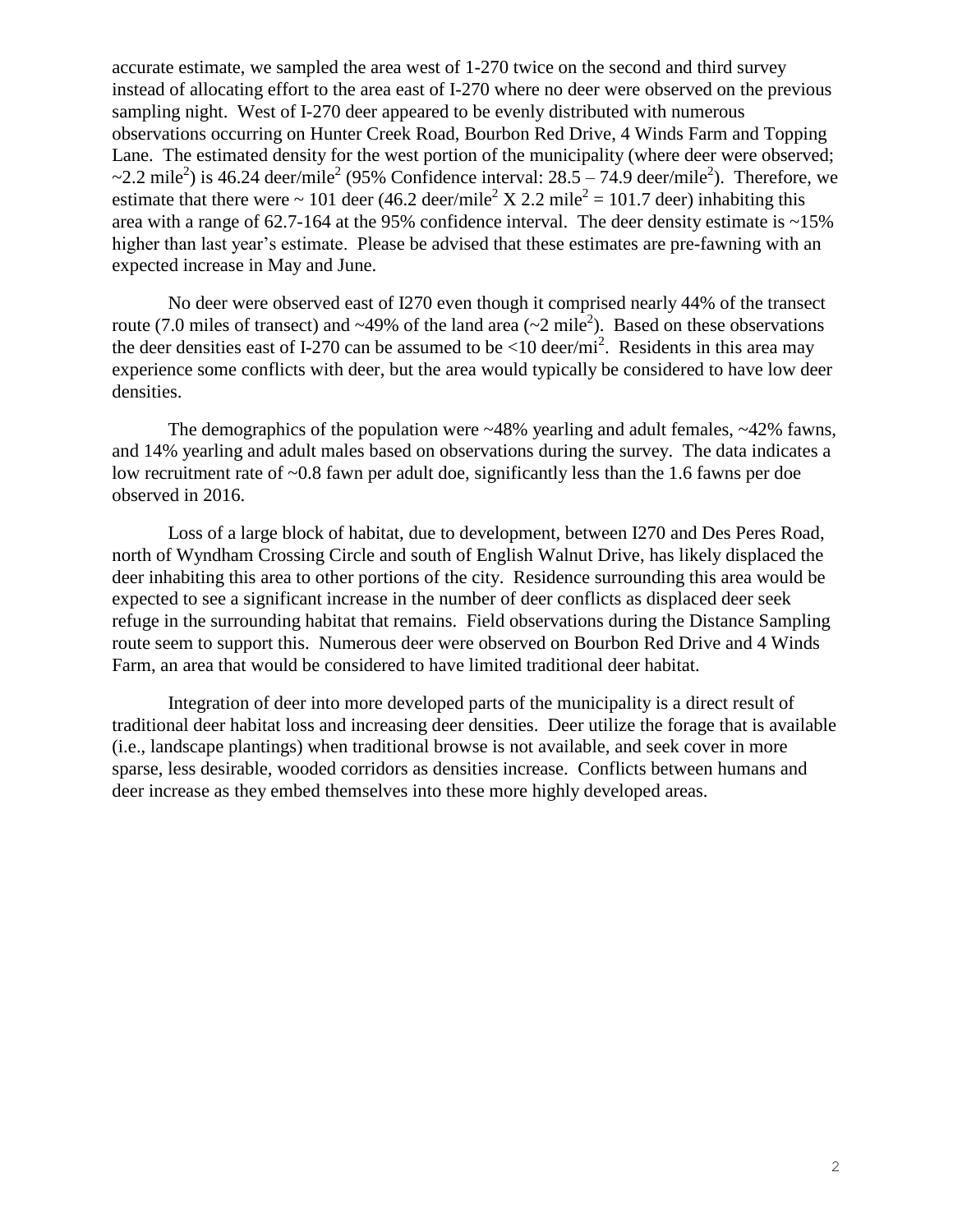

-Dougherly Ferm Rd

eg a)

 $(270)$ 

s-Rd-

© 2016 Google

**S-Ball** 

38°35'31.

55

Figure 1. Des Peres, MO Delineated Distance Sampling Route 5, 8, & 9 January 2017.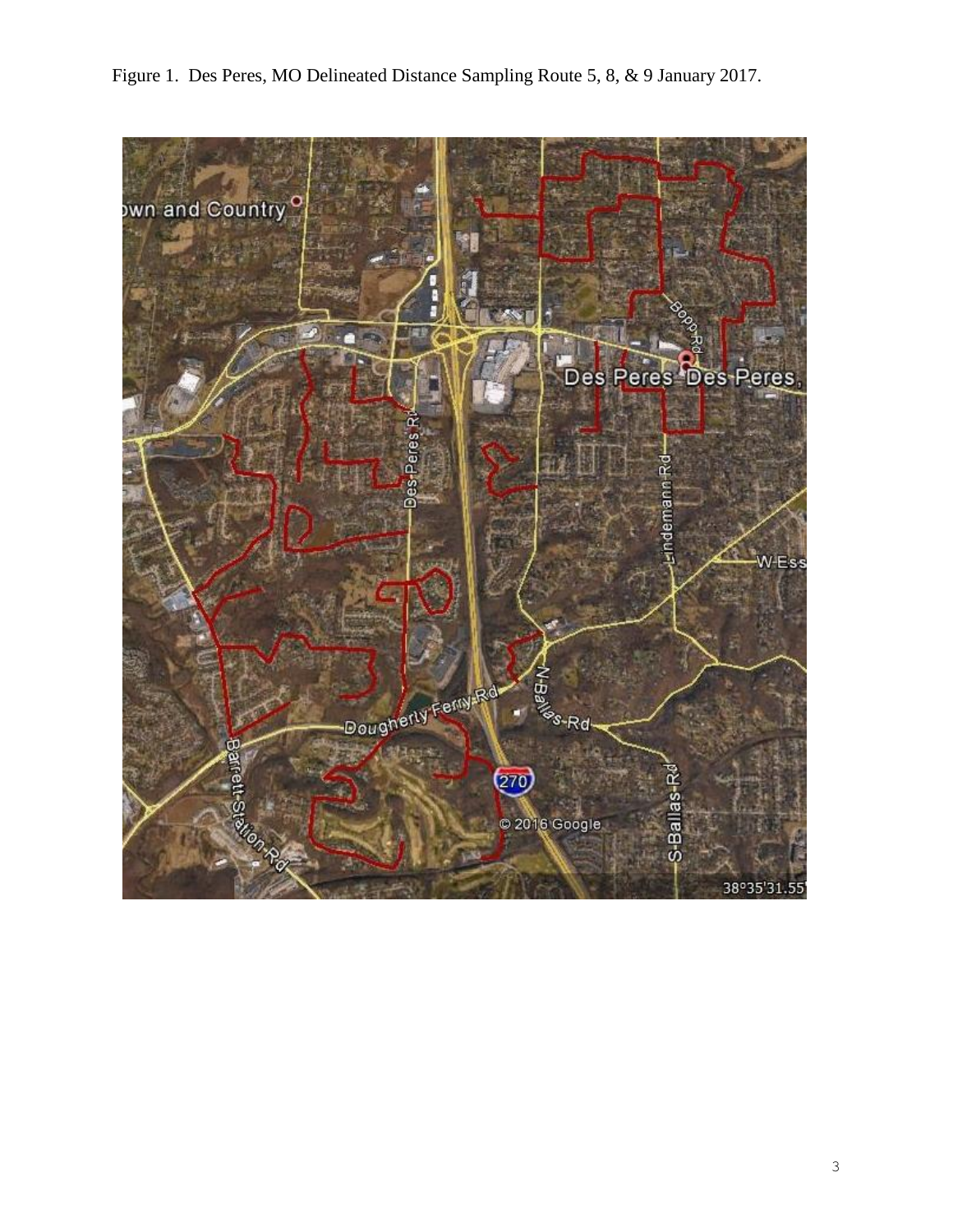

Figure 2. Des Peres, MO Area of Deer Observations, Distance Sampling 5, 8 & 9 January 2017.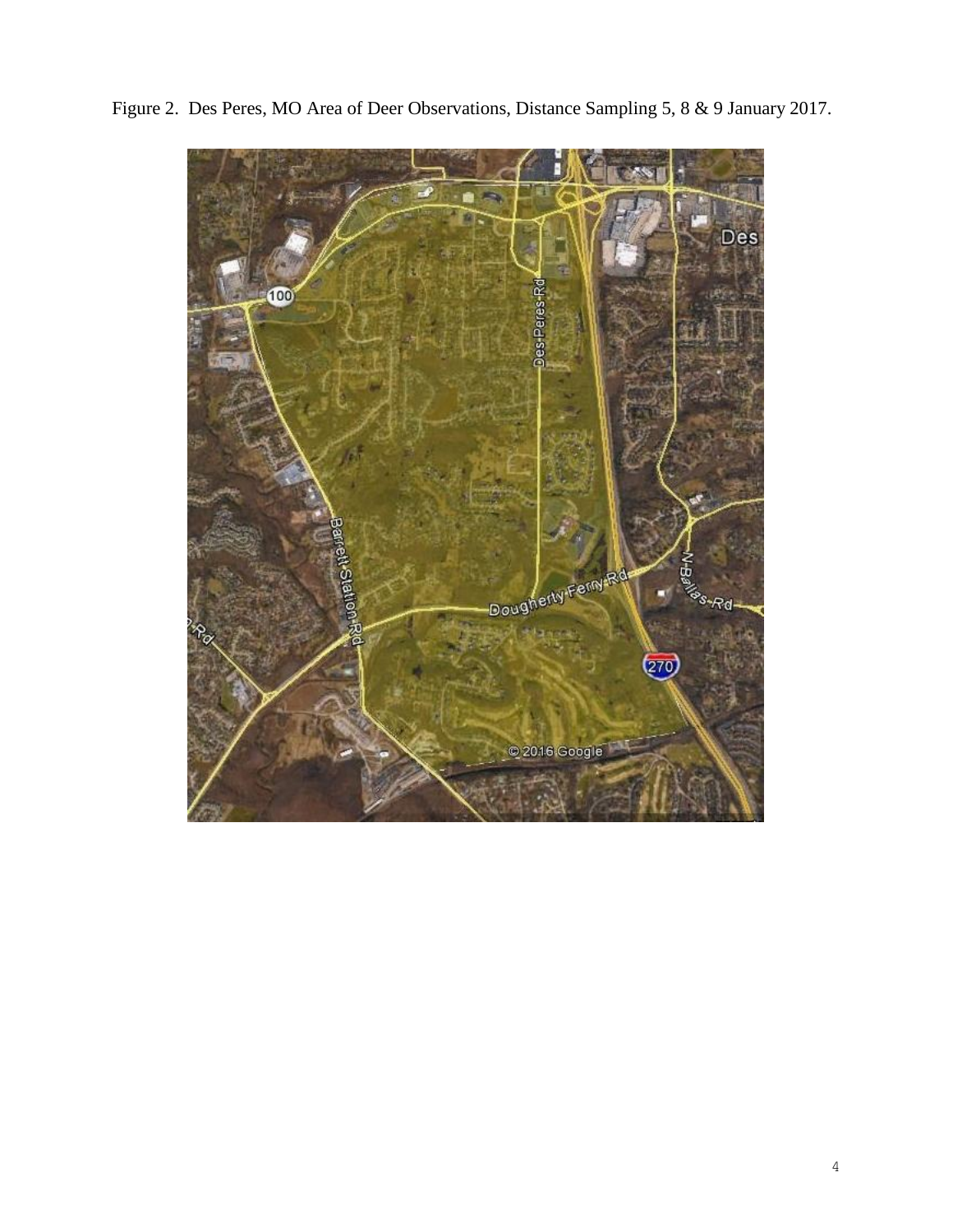# Appendix A. Deer Observation Forms

**Project:** Des Peres, MO Date: 1/5/17

**Time conducted: 21:30-03:00 Transect Length: 9.0**

**Weather (Temp, Wind, Cloud Cover): 17 degrees, 12 mph, Cloudy w/light snow**

| # of           | AF-Female/Fawn/YM/A-Male | Perpendicular   | Location                 |
|----------------|--------------------------|-----------------|--------------------------|
| deer/group     | <b>UD-Undetermined</b>   | Distance (yd)   |                          |
| 3              | 1AF/2F                   | 13              | Beaverdam/Camberwell     |
| $\overline{2}$ | 1AF/1F                   | 43              | 12831 Bourbon Red        |
| $\overline{3}$ | 1 AF/2F                  | 61              | 861 4 Winds Farm         |
| $\overline{3}$ | 3UD                      | 51              | 1063 Sarala              |
| $\overline{3}$ | 3 AM                     | 43              | 33 Topping Ln            |
| $\overline{3}$ | 1AF/2F                   | 35              | 37 Topping Ln            |
| $\overline{7}$ | 4 AF/3 F                 | $\overline{41}$ | 2317 Fairroyal           |
| 1              | $\overline{F}$           | $\overline{31}$ | 13020 Hickory Ridge      |
| 1              | <b>YM</b>                | 74              | Whitehorse/Hickory Ridge |
|                |                          |                 |                          |
|                |                          |                 |                          |
|                |                          |                 |                          |
|                |                          |                 |                          |
|                |                          |                 |                          |
|                |                          |                 |                          |
|                |                          |                 |                          |
|                |                          |                 |                          |
|                |                          |                 |                          |
|                |                          |                 |                          |
|                |                          |                 |                          |
|                |                          |                 |                          |
|                |                          |                 |                          |
|                |                          |                 |                          |
|                |                          |                 |                          |
|                |                          |                 |                          |
|                |                          |                 |                          |
|                |                          |                 |                          |
|                |                          |                 |                          |
|                |                          |                 |                          |
|                |                          |                 |                          |
|                |                          |                 |                          |
|                |                          |                 |                          |
|                |                          |                 |                          |
|                |                          |                 |                          |
|                |                          |                 |                          |
|                |                          |                 |                          |
|                |                          |                 |                          |
|                |                          |                 |                          |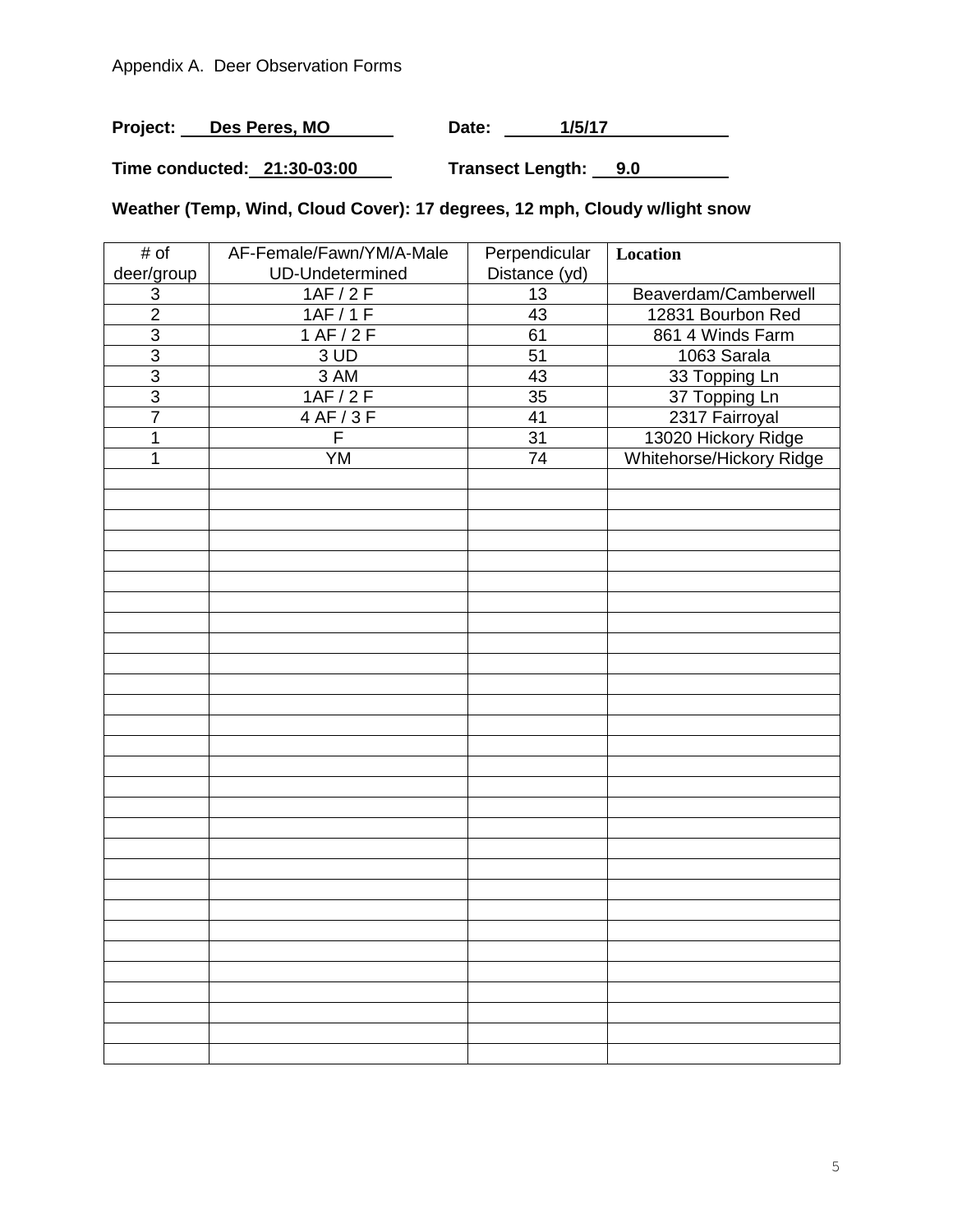**Project:** Des Peres, MO Date: 1/8/17 A

**Time conducted: 22:00-00:30 Transect Length: 9.2**

**Weather (Temp, Wind, Cloud Cover): 24 degrees, 5-10 mph Wind, Partly Cloudy**

| # of                    | AF-Female/Fawn/YM/A-Male | Perpendicular   | Location                   |
|-------------------------|--------------------------|-----------------|----------------------------|
| deer/group              | <b>UD-Undetermined</b>   | Distance (yd)   |                            |
| $\sqrt{5}$              | 3AF/2F                   | 52              | 148 Greenbriar             |
| $\overline{5}$          | 1 AF / 4 UNK             | 45              | Beaverdam Park             |
| $\overline{2}$          | 1 AF/1F                  | 18              | <b>Burbon Red/4 Winds</b>  |
| $\overline{2}$          | 1 AF/1F                  | 48              | 4 Winds / Plymouth Rock    |
| 1                       | 1 YM                     | 58              | Sarala / Grandview         |
| $\overline{\mathbf{4}}$ | 2 AF/2F                  | $\overline{19}$ | <b>Hickory Ridge CT/LN</b> |
| $\overline{2}$          | 1 AF/1F                  | 26              | Hickory Ridge CT/LN        |
| $\overline{2}$          | 2 AM                     | 68              | 12912 Whitehorse           |
|                         |                          |                 |                            |
|                         |                          |                 |                            |
|                         |                          |                 |                            |
|                         |                          |                 |                            |
|                         |                          |                 |                            |
|                         |                          |                 |                            |
|                         |                          |                 |                            |
|                         |                          |                 |                            |
|                         |                          |                 |                            |
|                         |                          |                 |                            |
|                         |                          |                 |                            |
|                         |                          |                 |                            |
|                         |                          |                 |                            |
|                         |                          |                 |                            |
|                         |                          |                 |                            |
|                         |                          |                 |                            |
|                         |                          |                 |                            |
|                         |                          |                 |                            |
|                         |                          |                 |                            |
|                         |                          |                 |                            |
|                         |                          |                 |                            |
|                         |                          |                 |                            |
|                         |                          |                 |                            |
|                         |                          |                 |                            |
|                         |                          |                 |                            |
|                         |                          |                 |                            |
|                         |                          |                 |                            |
|                         |                          |                 |                            |
|                         |                          |                 |                            |
|                         |                          |                 |                            |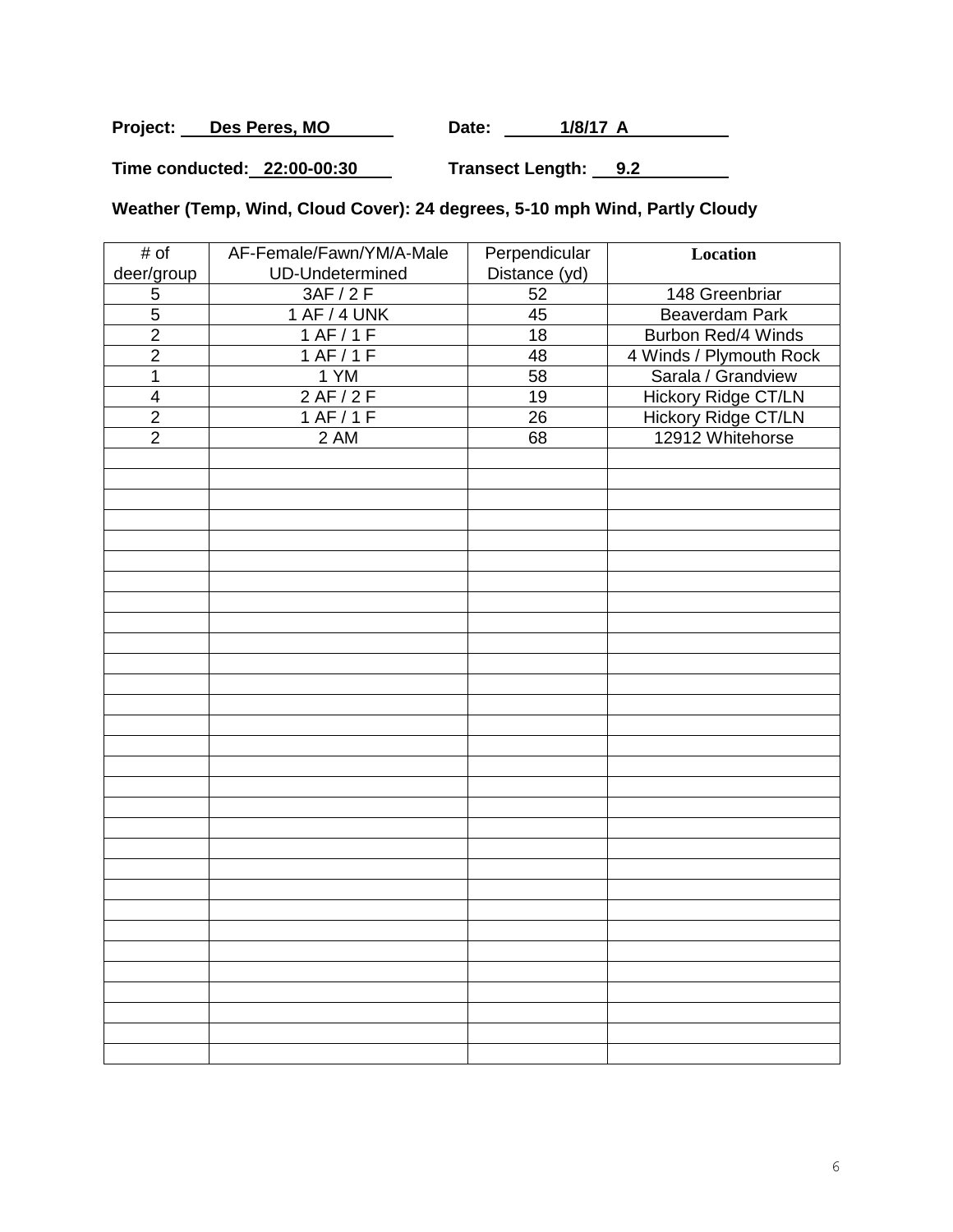Project: Des Peres, MO Date: 1/8/17 B

**Time conducted: 00:30-03:00 Transect Length: 9.0** 

**Weather (Temp, Wind, Cloud Cover): 24 degrees, 5-10 mph Wind, Partly Cloudy**

| # of<br>deer/group | AF-Female/Fawn/YM/A-Male<br>UD-Undetermined | Perpendicular<br>Distance (yd) | Location               |
|--------------------|---------------------------------------------|--------------------------------|------------------------|
| 3                  | 2 AF / 1 F                                  | 48                             | Beaverdam/Crab thicket |
| $\overline{1}$     | 1 AF                                        | $\overline{53}$                | Holleyhead Ct          |
| $\overline{3}$     | 2AM/1F                                      | 12                             | 12822 Burbon Red       |
| $\mathbf 1$        | 1 UNK                                       | 45                             | 12822 Burbon Red       |
| 1                  | 1 AF                                        | $\overline{35}$                | 4 Winds Farm           |
| $\overline{3}$     | 1 AF/2F                                     | 57                             | 1070 Sarala            |
| 4                  | 2AF/2F                                      | $\overline{18}$                | 18 Topping             |
| $\overline{4}$     | 1 AF / 3 UNK                                | 61                             | 2381 Fair Royal        |
| $\overline{2}$     | 4 AF/3 F                                    | 44                             | Fair Royal/Barrett St. |
| $\overline{1}$     | 1 AM                                        | 53                             | 537 Hunter Creek Ridge |
| $\overline{2}$     | 2 UNK                                       | 10                             | 12942 Whitehorse       |
|                    |                                             |                                |                        |
|                    |                                             |                                |                        |
|                    |                                             |                                |                        |
|                    |                                             |                                |                        |
|                    |                                             |                                |                        |
|                    |                                             |                                |                        |
|                    |                                             |                                |                        |
|                    |                                             |                                |                        |
|                    |                                             |                                |                        |
|                    |                                             |                                |                        |
|                    |                                             |                                |                        |
|                    |                                             |                                |                        |
|                    |                                             |                                |                        |
|                    |                                             |                                |                        |
|                    |                                             |                                |                        |
|                    |                                             |                                |                        |
|                    |                                             |                                |                        |
|                    |                                             |                                |                        |
|                    |                                             |                                |                        |
|                    |                                             |                                |                        |
|                    |                                             |                                |                        |
|                    |                                             |                                |                        |
|                    |                                             |                                |                        |
|                    |                                             |                                |                        |
|                    |                                             |                                |                        |
|                    |                                             |                                |                        |
|                    |                                             |                                |                        |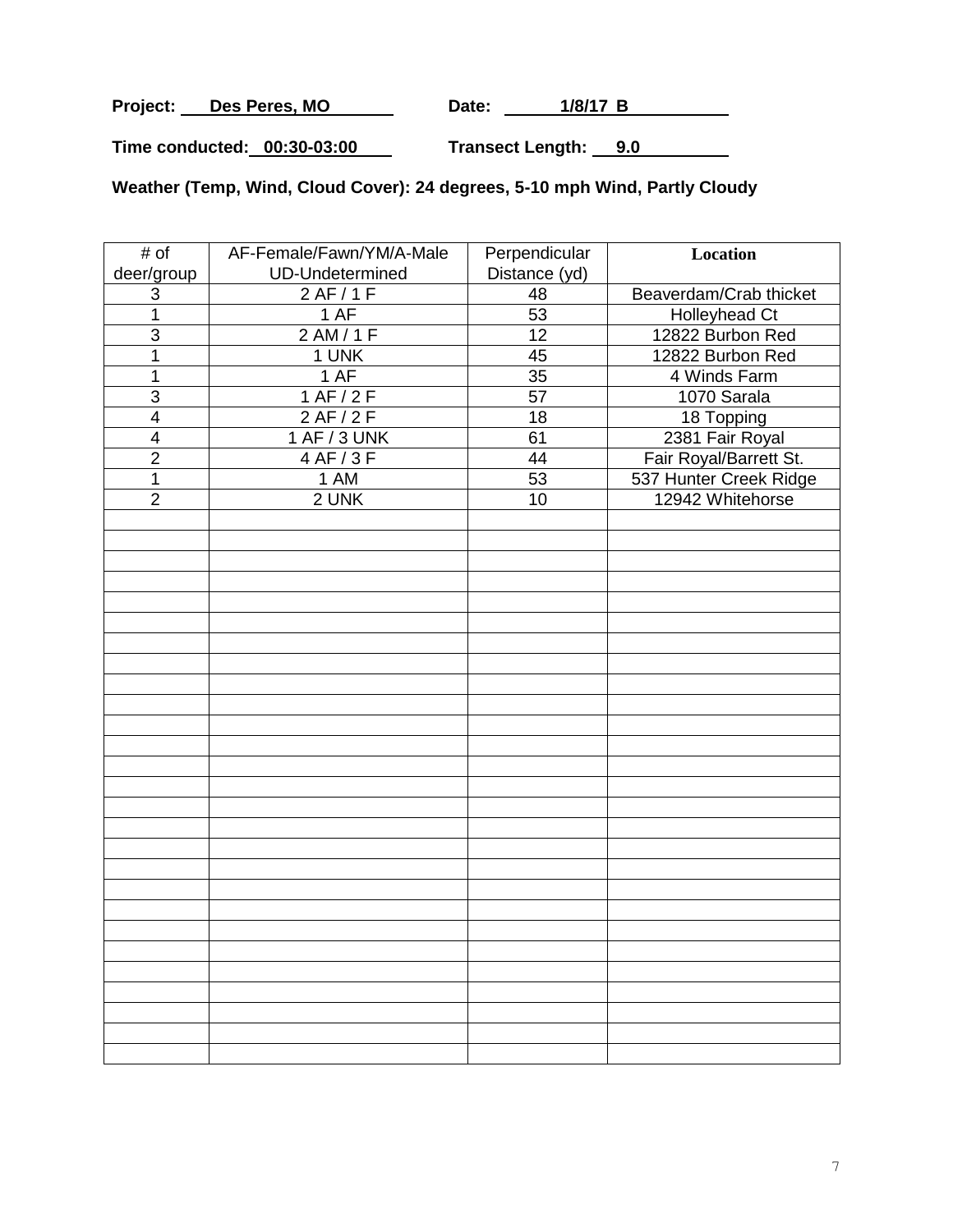| Project: | Des Peres, MO | Date: | $1/9/17$ A |  |
|----------|---------------|-------|------------|--|
|          |               |       |            |  |

**Time conducted: 22:00-00:30 Transect Length: 9.2** 

**Weather (Temp, Wind, Cloud Cover): 42 degrees, 11 mph Wind, Cloudy**

| # of                      | AF-Female/Fawn/YM/A-Male | Perpendicular   | Location               |
|---------------------------|--------------------------|-----------------|------------------------|
| deer/group                | <b>UD-Undetermined</b>   | Distance (yd)   |                        |
| $\ensuremath{\mathsf{3}}$ | 2AF/1F                   | $\overline{5}$  | 496 Highland           |
| $\overline{2}$            | 2AF                      | 62              | Greenbriar Est/Ct      |
| $\overline{2}$            | 1 AM/1 F                 | 28              | Beaverdam/Stump        |
| 1                         | 1 AM                     | 58              | 128 Bourbon Red        |
| $\overline{2}$            | 2UD                      | 58              | Plymouth Rock/4 Winds  |
| 1                         | 1 AF                     | 52              | 9 Topping              |
| $\overline{2}$            | 1 AF/1F                  | $\overline{72}$ | 11 Topping             |
| $\overline{3}$            | 1 AF/2F                  | 18              | 27 Topping             |
| $\overline{7}$            | 4 AF / 3 F               | 37              | Fair Royal HT lines    |
| 1                         | 1F                       | 54              | Fair Royal HT lines    |
| 1                         | 1 UD                     | $\overline{84}$ | 2410 Fair Royal        |
| $\overline{2}$            | 1 AM / 1 F               | $\overline{2}$  | Hunter Creek / Diamond |
|                           |                          |                 |                        |
|                           |                          |                 |                        |
|                           |                          |                 |                        |
|                           |                          |                 |                        |
|                           |                          |                 |                        |
|                           |                          |                 |                        |
|                           |                          |                 |                        |
|                           |                          |                 |                        |
|                           |                          |                 |                        |
|                           |                          |                 |                        |
|                           |                          |                 |                        |
|                           |                          |                 |                        |
|                           |                          |                 |                        |
|                           |                          |                 |                        |
|                           |                          |                 |                        |
|                           |                          |                 |                        |
|                           |                          |                 |                        |
|                           |                          |                 |                        |
|                           |                          |                 |                        |
|                           |                          |                 |                        |
|                           |                          |                 |                        |
|                           |                          |                 |                        |
|                           |                          |                 |                        |
|                           |                          |                 |                        |
|                           |                          |                 |                        |
|                           |                          |                 |                        |